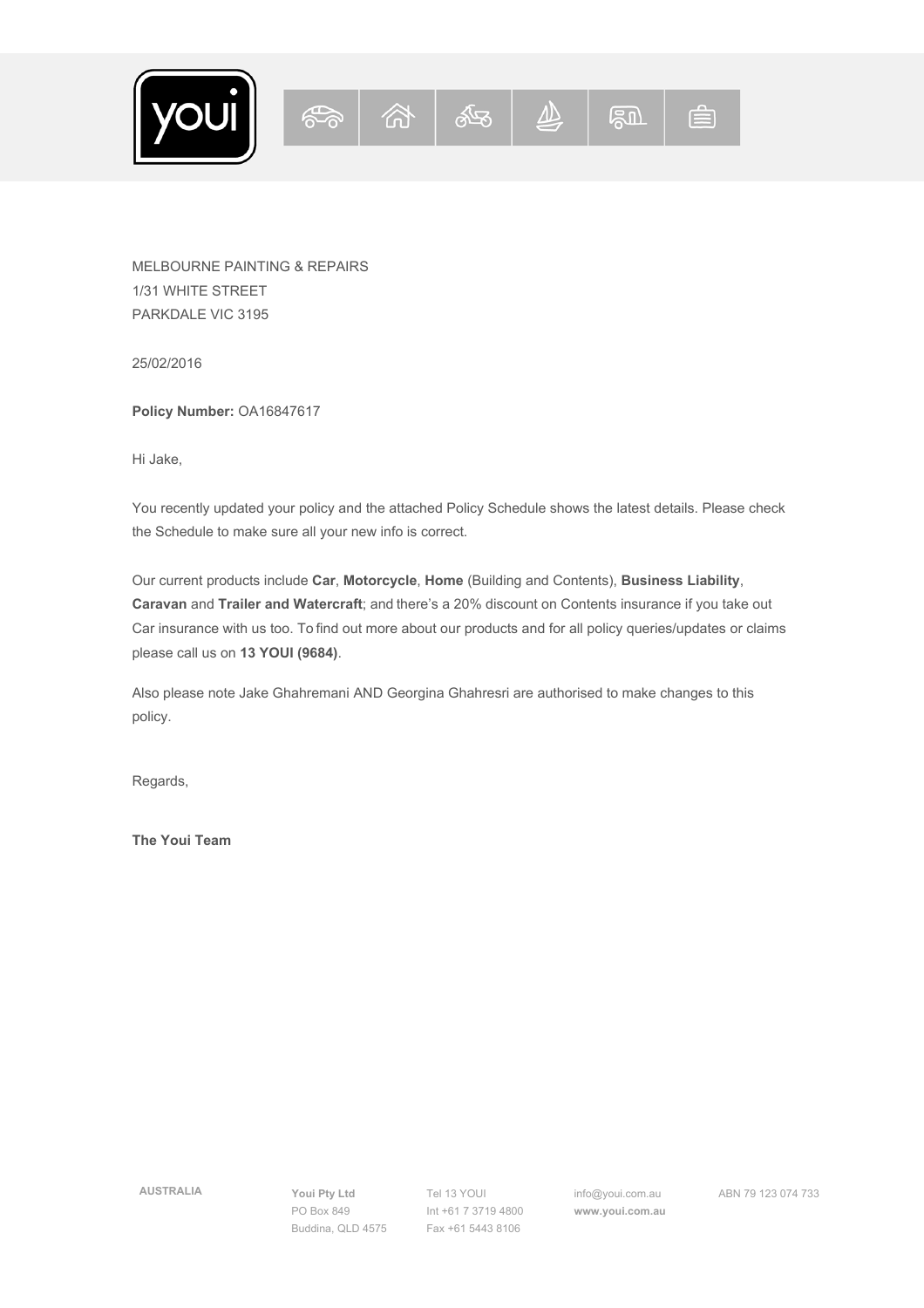$0 \; ; \; \; \mathsf{\$}$ 

|                         |                 | $\frac{1}{2}$ $\frac{1}{2}$ $\frac{1}{2}$                                                                                                                                                                                              |  |  |  |  |  |                                                                                                   |  |  |  |         |                          |   |                             |                |
|-------------------------|-----------------|----------------------------------------------------------------------------------------------------------------------------------------------------------------------------------------------------------------------------------------|--|--|--|--|--|---------------------------------------------------------------------------------------------------|--|--|--|---------|--------------------------|---|-----------------------------|----------------|
|                         |                 |                                                                                                                                                                                                                                        |  |  |  |  |  | 0 ! 1 " ! ! 2 ! . 3 \$                                                                            |  |  |  |         |                          |   | F.                          |                |
|                         | $\mathbf{I}$    | $ $ !$                                                                                                                                                                                                                                 |  |  |  |  |  |                                                                                                   |  |  |  |         |                          |   |                             | $F$ )          |
|                         | $\mathbf{1}$    | .0                                                                                                                                                                                                                                     |  |  |  |  |  |                                                                                                   |  |  |  |         |                          |   | $\mathsf F$                 |                |
|                         |                 | $!$ ! 9? < <math 9G 9 << $9G$ < 6                                                                                                                                                                                                      |  |  |  |  |  |                                                                                                   |  |  |  |         |                          |   |                             | $\overline{1}$ |
|                         |                 | $\frac{1}{2}$ $\frac{1}{2}$ $\leq$                                                                                                                                                                                                     |  |  |  |  |  |                                                                                                   |  |  |  |         |                          |   | F                           |                |
|                         | : 9             | : $$ 1 : D!; 99 : 9\% < 9 9; !$ $10; $$                                                                                                                                                                                                |  |  |  |  |  |                                                                                                   |  |  |  |         |                          |   |                             |                |
|                         |                 | $4 \$ \$$ " !!                                                                                                                                                                                                                         |  |  |  |  |  |                                                                                                   |  |  |  |         |                          |   | $1 \t 1$                    |                |
|                         | $\frac{1}{2}$ / |                                                                                                                                                                                                                                        |  |  |  |  |  |                                                                                                   |  |  |  |         | #1 ) 1 ) > H @ I ) 1 ) 1 |   |                             |                |
|                         | $\sim 10^{-11}$ |                                                                                                                                                                                                                                        |  |  |  |  |  |                                                                                                   |  |  |  | $+$ D 9 |                          |   | $\frac{1}{2}$ $\frac{2}{7}$ |                |
|                         |                 |                                                                                                                                                                                                                                        |  |  |  |  |  |                                                                                                   |  |  |  |         |                          |   | $#$ ) )                     |                |
|                         |                 | $\updownarrow$ $\uparrow$                                                                                                                                                                                                              |  |  |  |  |  |                                                                                                   |  |  |  |         | $?$ \$ (9 ! ? 0 9 G      |   |                             |                |
| $\overline{\mathbf{3}}$ |                 |                                                                                                                                                                                                                                        |  |  |  |  |  |                                                                                                   |  |  |  |         |                          | 1 |                             | 2; ! 0<br>98\$ |
|                         |                 |                                                                                                                                                                                                                                        |  |  |  |  |  |                                                                                                   |  |  |  |         |                          |   |                             | 5 6 %          |
| $\mathbf{I}$            |                 | $\sim$ 10 $\,$                                                                                                                                                                                                                         |  |  |  |  |  |                                                                                                   |  |  |  |         |                          |   |                             | F)% %          |
| 42                      |                 |                                                                                                                                                                                                                                        |  |  |  |  |  |                                                                                                   |  |  |  |         |                          |   |                             | F %            |
| $\frac{1}{2}$           |                 |                                                                                                                                                                                                                                        |  |  |  |  |  |                                                                                                   |  |  |  |         |                          |   |                             |                |
|                         |                 | $\mathbb{Z}/\mathbb{Z}$ . The contract of the contract of the contract of the contract of the contract of the contract of the contract of the contract of the contract of the contract of the contract of the contract of the contract |  |  |  |  |  | $\frac{1}{2}$ $\frac{1}{2}$ $\frac{1}{2}$ $\frac{1}{2}$ $\frac{1}{2}$ $\frac{1}{2}$ $\frac{1}{2}$ |  |  |  |         |                          |   |                             |                |
|                         |                 | $+$ % < 9 \$ % 3 5?; < << ! < % 0 ! 8 9 \$                                                                                                                                                                                             |  |  |  |  |  |                                                                                                   |  |  |  |         |                          |   |                             |                |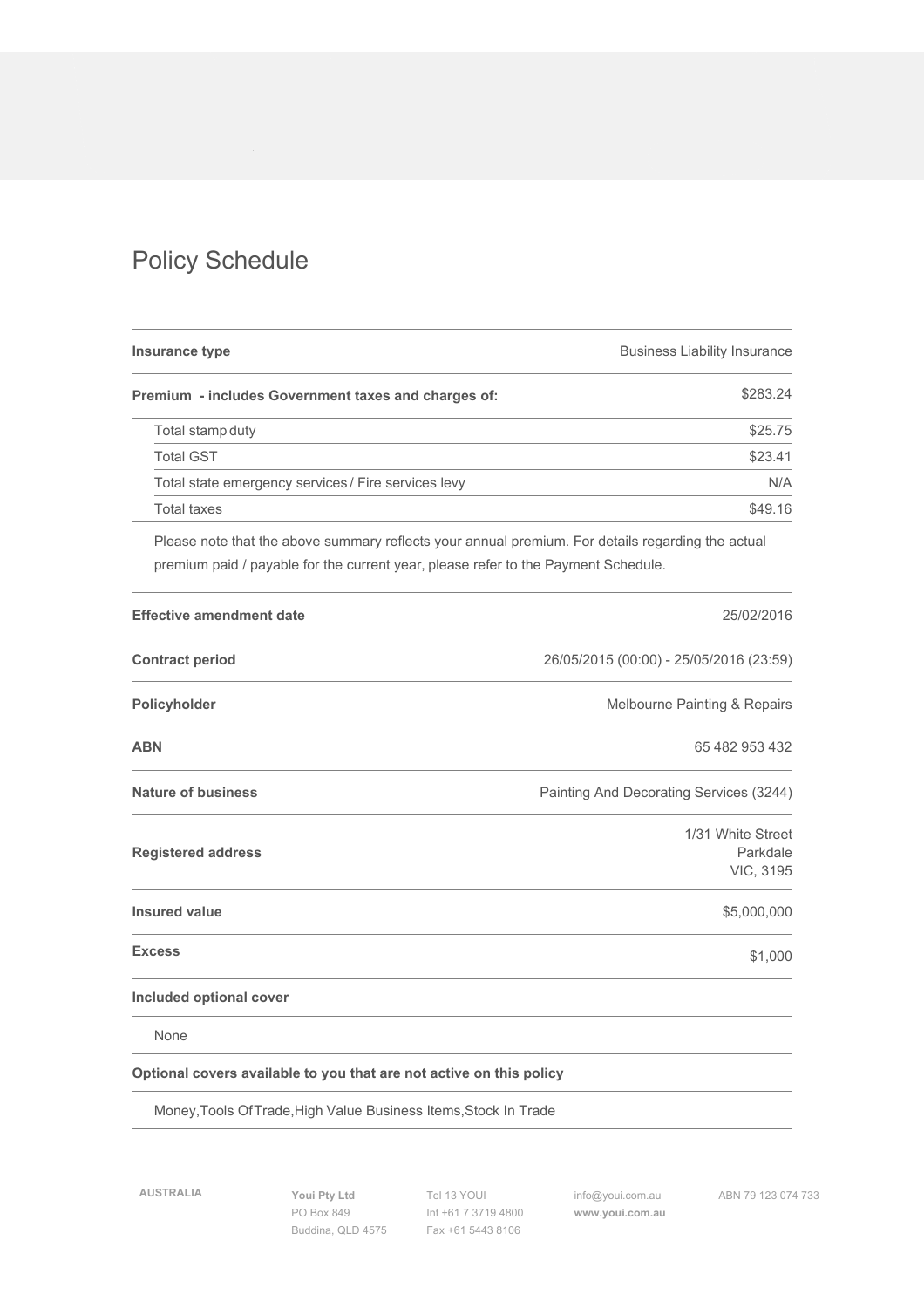$\label{eq:2.1} I_{\rm{max}} = \frac{1}{2} \left[ 1 - \frac{1}{2} \right] \, .$ 

 $6G9 :: < 99 ; < 6 * 9 9 < J9 9 19 9 : 9!$ <br>  $0D 19 19 < 32 * 9 9 < J9 9 19 19 < J9 19 19 < J9 19 19 < J9 19 19 < J9 19 19 < J9 19 19 < J9 19 19 < J9 19 19 < J9 19 19 < J9 19 19 < J9 19 19 < J9 19 19 < J9 19 19 < J9 19 19 < J9 19 19 < J9 19 19 < J9 19 19 < J9 19 19 < J9$